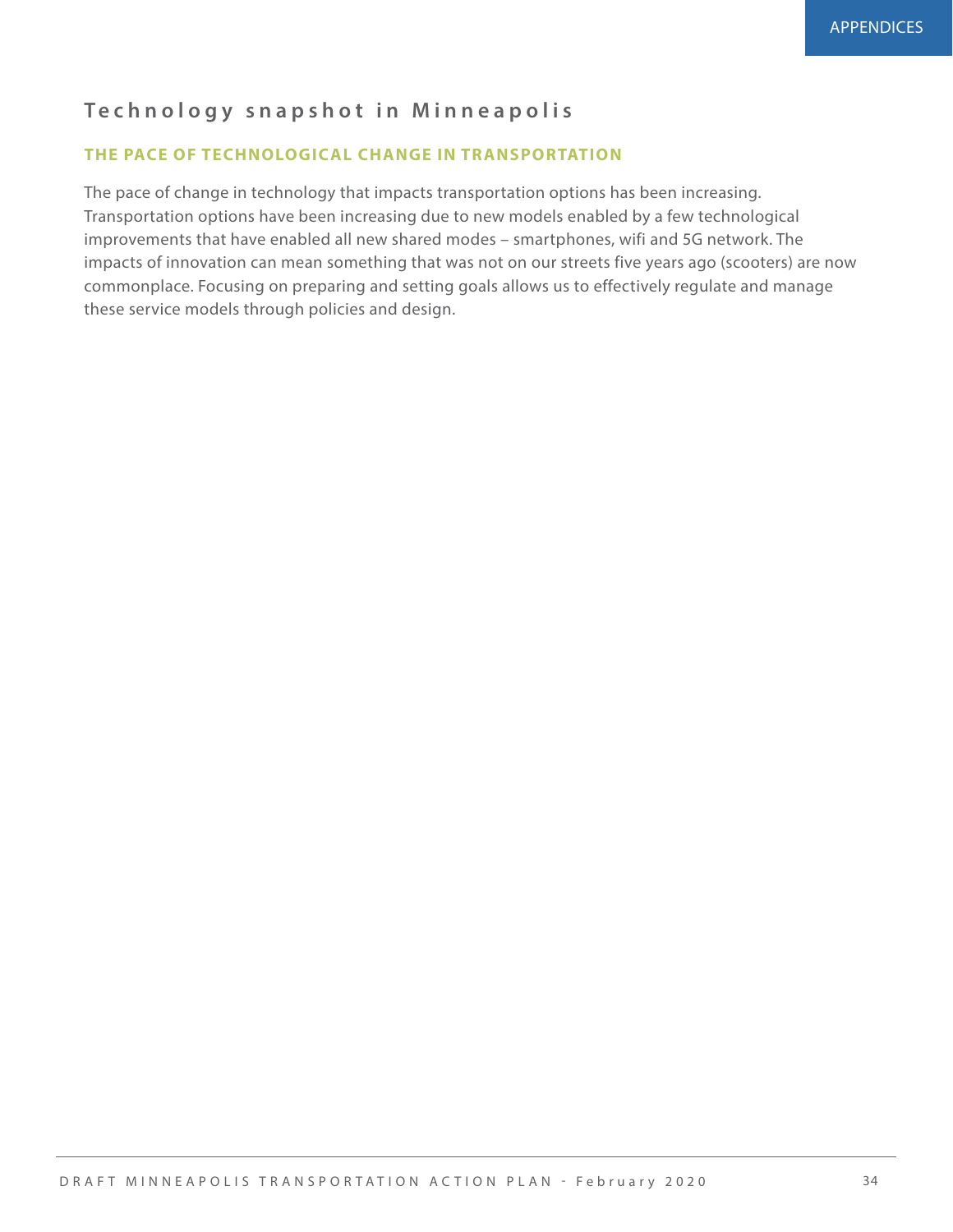# **Figure 13:** Timeline of advanced mobility

NATIONAL The pace of local adoption of national advancements is nearing a balance The transportation landscape has rapidly evolved in the last twenty years and at<br>a rate not experienced since the introduction of the automobile. Growth in<br>shared mobility, electrification, and connected/automated vehicle and services are introducing more mobility choices, and changing people's ransportation behavior. LOCAL Car Share | March 1998<br>**Carshare Portland launches as the nation's first car share** Car Share | September 2013 Two-year car share pilot begins with HOURCAR, Zipcar and car2go Bike Share | August 2008 **SmartBike DC launches in Washington DC as the nation's first modern bike** share Bike Share | June 2010 Nice Ride Launches bike share Ride Hail | May 2011 Uber launches ride hailing service Ride Hail I Lyft launches ride hailing service Ride Hailing | October 2012 Uber launches ride hailing service in Minneapolis Ride Hailing | February 2014 Lyft launches ride hailing service in Minneapolis tit | November 2016 Metro Transit smartphone app allows electronic payment Ride Hail | January 2017 Bluegogo launches in San Francisco as the nation's first dockless bike share Scooter Share | September 2017<br>Bird launches in Santa Monica, CA as the nation's first scooter share Scooter Share | May 2019 City of Minneapolis relaunches shared electric scooter pilot program with 2,000 scooter cap Scooter Share | August 2018 City of Minneapolis launches shared electric scooter pilot program with 400 scooter cap Bike share | August 2018 Nice Ride adds dockless bikes to their bike share program Bike Share | October 2015 Zyp BikeShare launches in Birmingham, AL as the nation's rst large-scale e-bike pedal assist bike share Ride Hail | November 2012<br>Massachusetts Bay Transportation Authority launches the nation's first commuter rail ticketing smartphone app Shared Vehicle | December 1997 **Toyota Prius debuts as the first mass-produced gasoline electric** hybrid vehicle Vehicle | January 2018 Los Angeles Mayor Jerry Brown signs executive order committing the state of California to a goal of 5 million zero-emission vehicles on the road by 2030 <mark>Vehicle | February 2019</mark><br>Metro Transit begins transition to zero-emission all-electric bus fleet by debuting new electric bus for BRT C-line <mark>Vehicle | February 2019</mark><br>MnDOT announces plans to increase electric vehicle registration statewide to 200,000 vehicles by the year 2030, up from almost 7,000 electric vehicles registered in the state in the year 2018 Infrastructure | January 2017<br>MnDOT joins the Great Lakes Emission Corridor to facilitate electric vehicle usage along Interstate 94 <mark>Vehicle | April 2018</mark><br>City of St. Paul awarded federal funding to deliver electric vehicle carsharing service in partnership with the City of Minneapolis, HOURCAR and Xcel Energy I<mark>nfrastructure | August 2018</mark><br>Xcel Energy launches the Electric Vehicle Service Pilot Program, which<br>provides at-home installation of level-2 electric vehicle charging stations (4-6 hour full charge time) Infrastructure | 2010 Washington, Oregon and California become the first corridor coalition to commit to building a multi-state highway electric charging corridor along I-5 from Canada to Mexico Vehicle | December 2016 Chevy Bolt debuts as a zero-emission all-electric vehicle with a 200+ mile range Vehicle | July 2017 Los Angeles Country Metro Transportation Authority adopts plan to transition entire bus fleet to zero-emission all-electric by the year 2030 Infrastructure | June 2017 Electrify America begins development of national electric vehicle charging station network; a \$2 billion, 10-year investment Electric Connected Infrastructure | March 2001 The City of San Francisco installs the nation's first large-scale system of Audi-<br>ble Pedestrian Signals (APS) with countdown timers Connected Infrastructure | 2011<br>The City of Minneapolis installs state of the art Traffic Management Center ected Infrastructure | November 2011 The City of Minneapolis installs its first push-button activated bicycle traffic signal at<br>the intersection of 5th St NE & Broadway St NE ected Infrastructure | December 2009 Marq2 transit corridor features NextTrip signs with real-time bus arrival/departure information The City of Los Angeles becomes the first major city in the world to synchro-<br>nize its entire traffic signal system (4,500 signals) Autonomous vehicles | January 2018<br>Autonomous vehicles | January 2018 AV shuttle (EZ mile) available for public demonstration on Nicollet Mall during Super Bowl LII (52) Autonomous vehicles | April 2018 AV shuttle (EZ mile) available for public demonstration on Midtown Greenway A<u>utonomous vehicles | May 2018</u><br>City of Minneapolis implements multi-modal counting program (Miovision)<br>through video software imagery evaluation cted Infrastructure | August 2018 MnDOT connected corridor project begins installing Vehicle-to-Infrastructure (V2I) technology along Olson Memorial Highway MN-55, allowing optimized signal timing for snow plow and other service vehicles. Autonomous Vehicles | December 2018 Waymo announces the nation's first commercial autonomous ride hail service<br>will operate in multiple cities in Arizona **Automous Freight | December 2018** Nuro launches pilot for autonomous delivery cargo vehicles Autonomous Vehicles | January 2019 Uber Elevate announces an aerial ride hailing service with plans to offer Aus Freight | March 2017 Amazon begins testing drone delivery Autonomous Freight | January 2017 Starship Technologies tests sidewalk delivery robots in Washington DC nfrastructure | 201 The City of Minneapolis installs video-detection bicycle traffic signals along Washington Ave S from Hennepin Ave to 5th Ave S us Vehicles | January 2009 Google begins testing autonomous vehicles Automated/ **Connected 1997 1998 1999 2000 2001 2002 2003 2004 2005 2006 2007 2008 2009 2010 2011 2012 2013 2014 2015 2016 2017 2018 2019**

rides in the next 5-10 years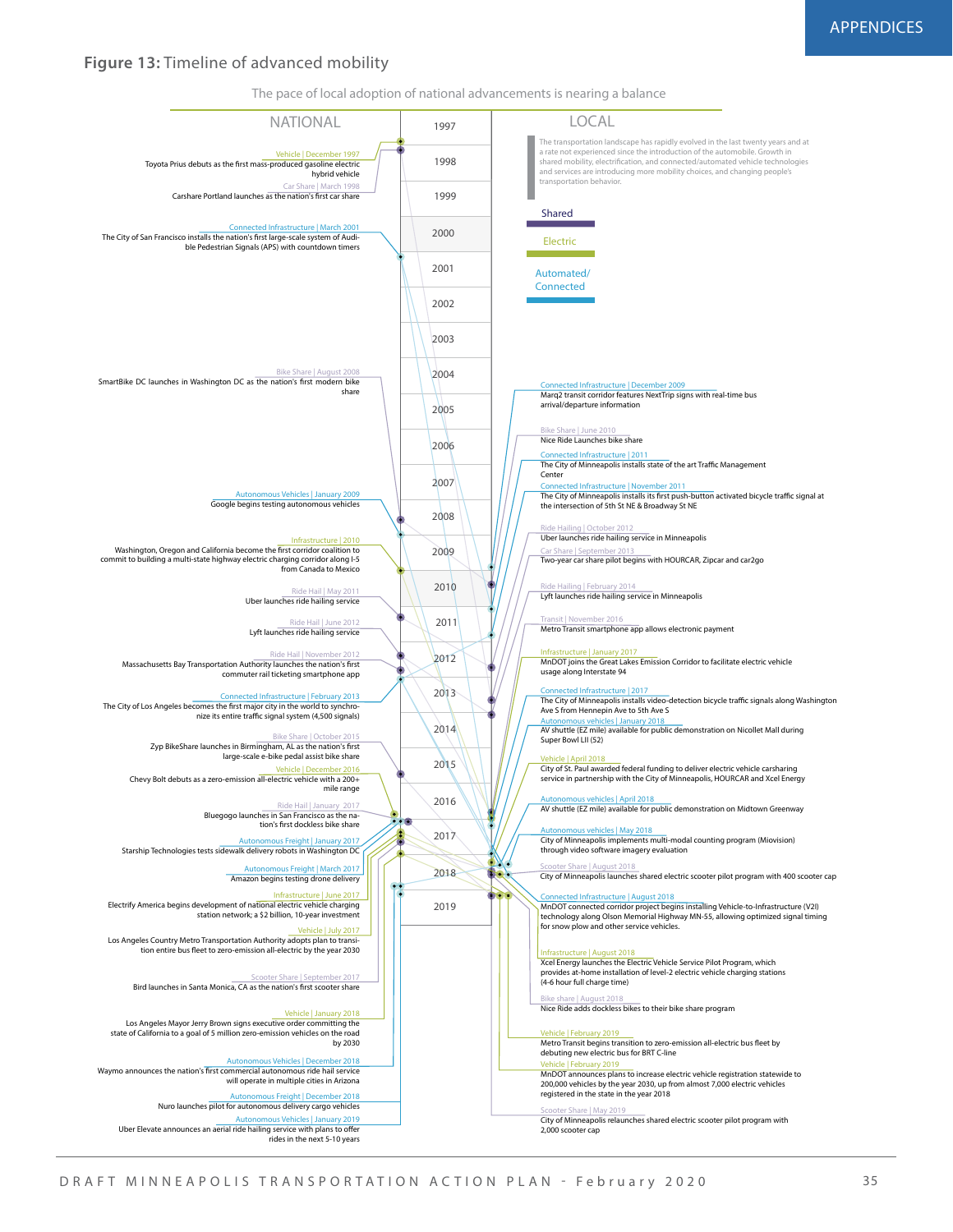### **ACCESS TO TECHNOLOGY**

Access to technology is critical to ensuring everyone benefits from new transportation options. As shared mobility services grow in popularity, solutions for those without smartphone and banking access are needed. In the City of Minneapolis, 23.3% of households do not have access to a smartphone.<sup>12</sup>





region, 1.5% of households are categorized as unbanked, meaning they are not a member of a bank or similar financial institution.<sup>13</sup> These groups are limited in their ability to utilize popular shared mobility services which typically require a smartphone and banking access. For this survey, the term underbanked refers to households that had an account at an insured institution but also obtained financial products or services outside of the banking system.14

- <sup>12</sup> FDIC, 2017 Banking Status Survey
- 13 FDIC, 2017 Banking Status Survey
- 14 FDIC, 2017 Banking Status Survey

Additionally, in the Twin Cities metro **Figure 15:** Banked and underbanked households